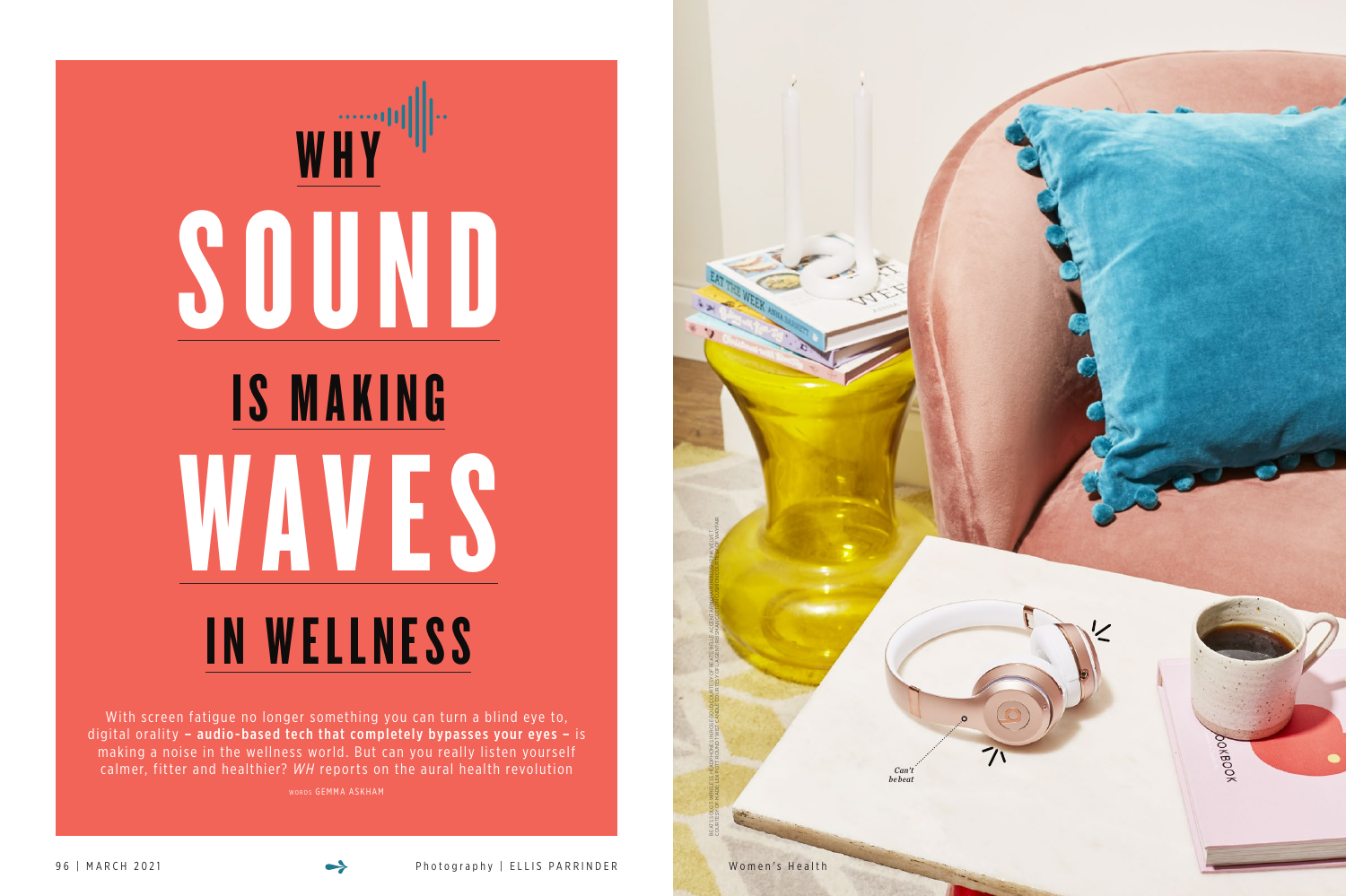hen Steff Preyer wants to fall asleep quickly, she increases her water intake.

We also a set of the contract of the contract of the contract of the contract of the contract of the contract of the contract of the contract of the contract of the contract of the contract of the contract of the contract



but her working day, too. As business director at Rabbit & Pork – a creative agency operating in the burgeoning field of 'voice experience' – she helps brands prepare a strategy for the next frontier of engagement: audio. After a year when 300 million people used Zoom every day, wellness is now soothing exhausted eyes by tapping into newly opened ears. Audiobooks – which promise the productivity win of powering through the latest Booker Prize winner on your run – now outsell e-books, while 27% of those aged between 25 and 34 listen to podcasts every week. Spotify has shifted its focus (in order to improve yours) by launching Daily Wellness – a personalised playlist of motivational podcasts and mindfulness tracks to help drive your daily wellbeing goals – while over on the meditation app Calm, Harry Styles will read you a bedtime story. Even journalling has found its voice; dictate your thoughts to Journify or Day One for all the mental health benefits of putting pen to paper without the faff of finding a pen. Tune into new workout app WithU, which guides you through a sweat session with straight-talking narration, while a new generation of

AI-powered apps that use data to create personalised soundscapes that allow you to self-medicate with sounds, whether you want to concentrate more deeply or reduce anxiety. Beyond wellness, listen out for audio tweeting, whereby you can post 140-second soundbites (hitting Android in 2021 after last year's iOS trials) and voice-note dating apps such as String. Going verbal has officially gone viral.

### LOUD AND PROUD

So, why is sound making waves? Steff has seen the industry gather pace since Amazon launched Alexa in 2014. 'Vast improvements in voice recognition, natural language processing and the digitisation of huge sound files have all made the rise in voice technology possible,' she says. While tech facilitated the move ear-wards (take headphones: now waterproof, wireless and noisecancelling compared to the Discman days, when it felt like feeding a stale Wotsit into your ear canal), money, of course, also attracts interest. And audio has the potential for serious ROI, considering that podcast adverts net around £20 to £30 per 1,000 listeners, meaning an aural smash with an audience of one million could scoop £20,000 from just one ad; for all the investment of a £50 microphone and a quiet room.



But experts agree that where audio really delivers is the promise of productivity. Which other medium lets you dictate a supermarket order to Alexa while doing the dishes, listen to longform articles from *The New Yorker* while you clean the loo, or instantly voice memo a life update to a friend in Australia instead of the back and forth of negotiating a time-zone-bearable call? 'Orality fits today's lifestyle like a glove,' agrees Emma Rodero, director of the Media Psychology Lab at Pompeu Fabra University in Barcelona, who researches the impact of audio and speech on attention and memory. 'Speech is our primary mode of communication, and listening is very easy for us – unlike reading, you were born with this ability and don't have to put much effort in or use your eyes. We're moving towards a system where all activities involve speaking, because it's able to keep pace with our lives – even in darkness, even while we're doing other activities.'

While striking through your to-do list like Tim Ferriss in *The 4-Hour Work* 

*Week* feels good in the getting-shit-done sense, sound waves can trigger some pretty satisfying reactions inside your head, too – as anyone who's ever had 'a moment' with music can attest to. A 2018 study into music-evoked emotions, published in the journal *Music Perception*, found that music can trigger psychological processes that reflect emotion: happy music triggers the zygomaticus muscles in the face, which are used for smiling, while sad music activates the corrugator muscles in the eyebrows, responsible for frowning. Neuroimaging scans also show that music influences brain areas involved in emotion, such as the amygdala, as well as having an endocrine response, via the hippocampus, whereby listening to classical, folk or meditative music significantly reduced cortisol levels.

Another emotional function of the hippocampus? The formation and maintenance of social attachments; listen to sounds you like (this part is important, because music taste is about as personal as your choice of sandwich filling at Subway) and you can actually fulfil your human need for contact. Last year, a Finnish study in *Music & Science* put this to the test. Participants visualised two sad situations – their father dying and losing their eyesight – then listened to music that they found comforting or

distracting. They were then asked questions about how they felt. Psychometric measures showed a significant drop in loneliness and a boost in mood after listening to their chosen music, in line with what researchers would expect had they been in the company of a good friend, thus proving the merit of music as a sonic surrogate for a real person.

Interestingly, these social effects may include voices, too. 'Voices are your first music,' says Sophie Scott, professor of cognitive neuroscience and leader of speech communication research at UCL. 'Because you can hear before you're born, a mother's singing is one of the few things that will calm a newborn, probably because there is aural continuity with what the baby heard before they were born.' She thinks the popularity of podcasts is due to a similar search for comfort in adult life, particularly as research shows that the demographic most affected by the loneliness of limited social interaction during last year's lockdown was younger women who live alone. Indeed, when Rodero researched the role of radio as a therapeutic device during the pandemic, she found it to be the medium that best alleviated loneliness (better than TV, newspapers and the internet).

# **'Audio accom panies you during your day, like a flatmate or partner would '**